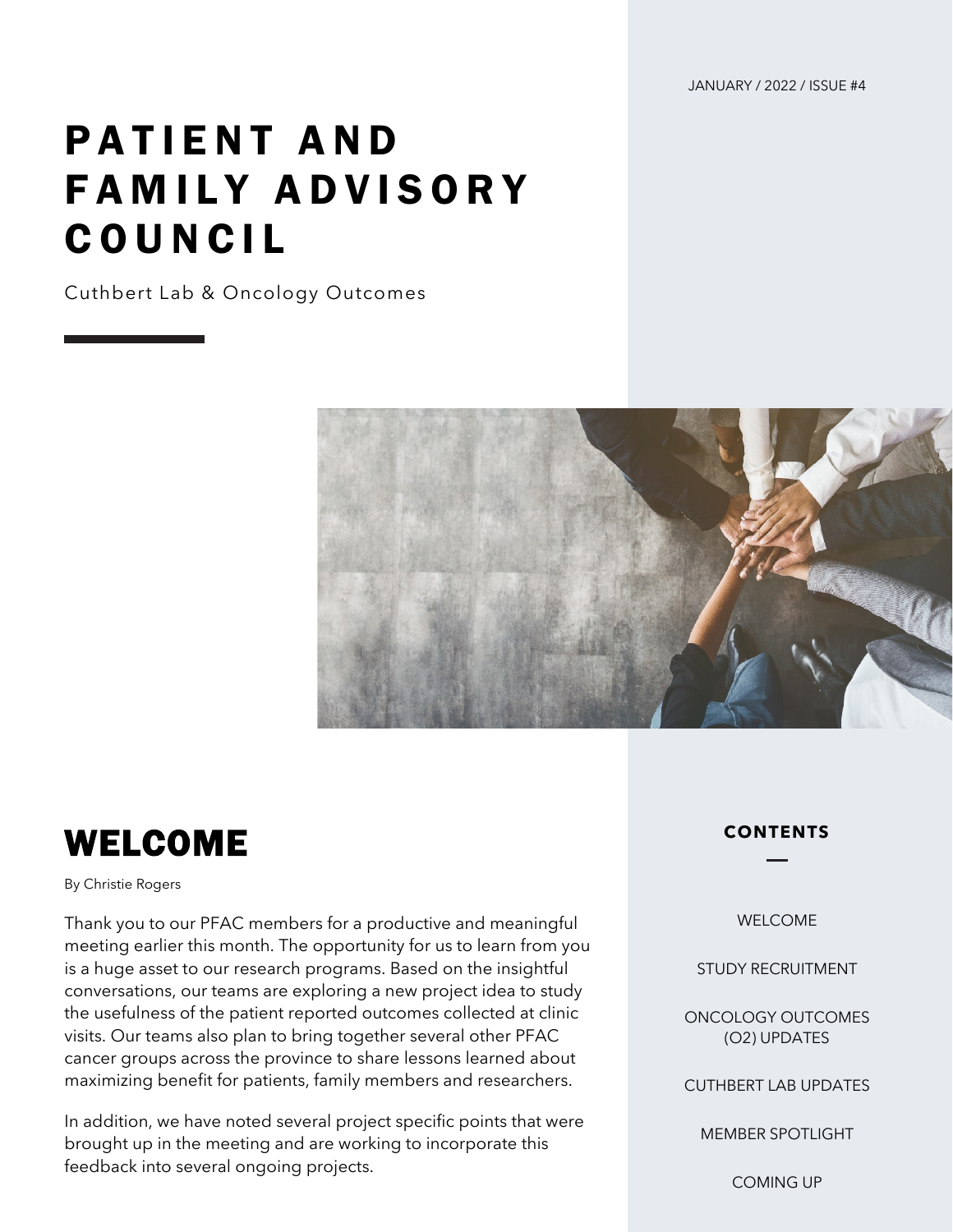## Study Recruitment

Recruitment methods and best practices

The following key takeaways about study recruitment were highlighted in the last PFAC meeting:

- 1. Timing of when to approach to patients
- 2. Importance of diversity and inclusion
- 3. Engaging with caregivers is also important
- 4. Methods of Recruitment: some methods are better than others



### O2 Updates

A reAl-World evidence study using Alberta population-based data to describe treatment patterns for metastatic castRation sENsitivE proState cancer patientS (AWARENESS)



This is a descriptive study using secondary data from administrative databases to understand the treatment characteristics, treatment patterns, and prognosis of metastatic castration resistant prostate cancer patients in a contemporary real-world population in Alberta.

Findings from the study may provide insights into the treatment patterns of prostate cancer and can be potentially used to inform the development of improved care pathways that may benefit the general cancer patient population.

This study has been approved by the Health Research Ethics Board of Alberta (HREBA.CC-22-0013).

#### Cuthbert Lab Updates

Recruitment Assistance Requested

We are actively recruiting patients and caregivers for several studies right now, including:

- Healthcare Provider and Patient Views on Prescribing Opioids for Cancer Patients
- Patients Perspectives of Value Frameworks Used to Guide Oncology Treatment Decisions

If you think the studies might be relevant to your contacts, please feel free to share the website links. Details of each study can be found at: <https://www.cuthbertlab.com/news>